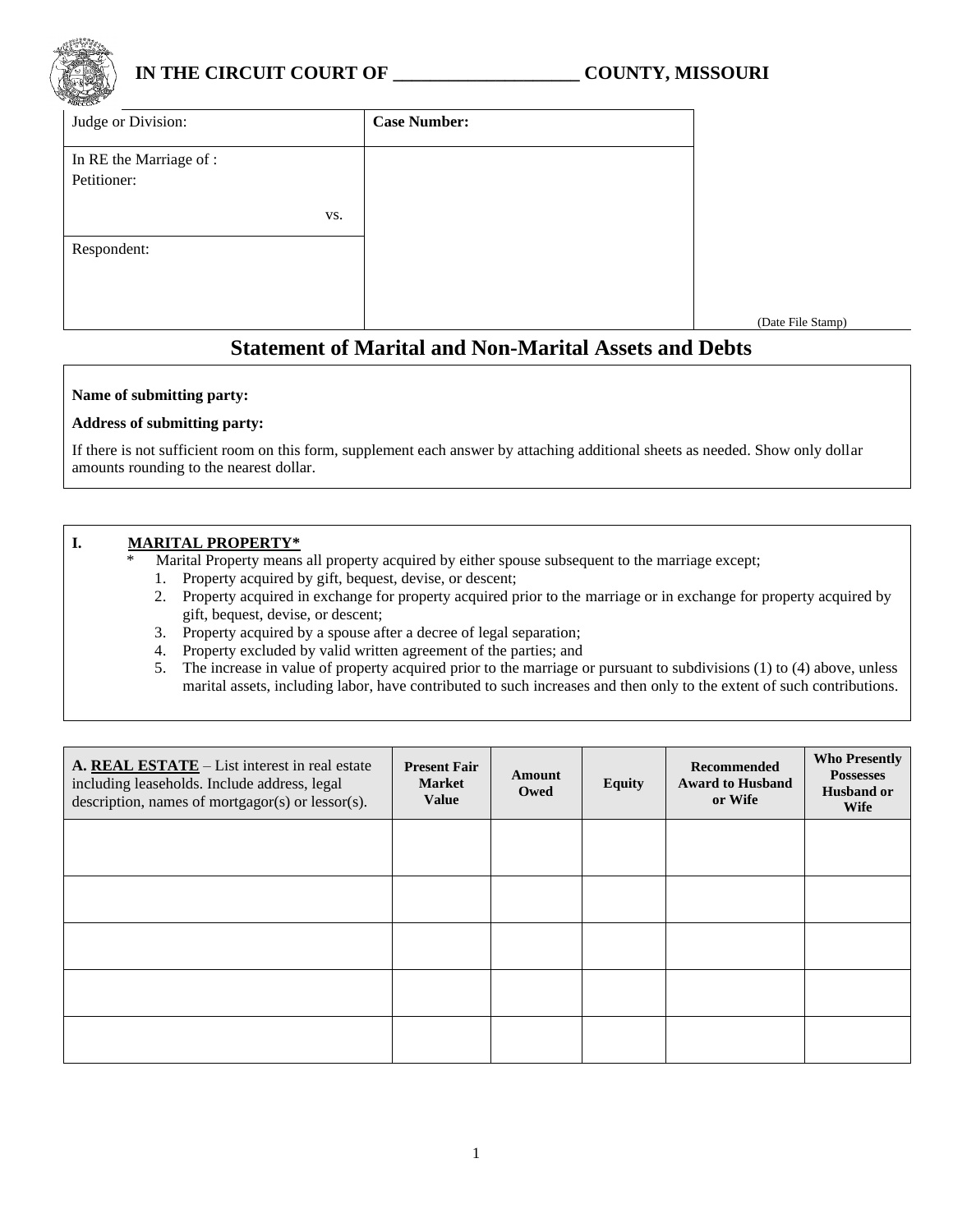| <b>B. MOTOR VEHICLES</b> - Include all<br>automobiles, boats, trailers, aircraft, recreational<br>vehicles and campers. List year, make, model,<br>vehicle identification number and names of<br>mortgagors. | <b>Present Fair</b><br><b>Market</b><br><b>Value</b> | Amount<br>Owed | <b>Equity</b> | Recommended<br><b>Award to Husband</b><br>or Wife | <b>Who Presently</b><br><b>Possesses</b><br><b>Husband or</b><br><b>Wife</b> |
|--------------------------------------------------------------------------------------------------------------------------------------------------------------------------------------------------------------|------------------------------------------------------|----------------|---------------|---------------------------------------------------|------------------------------------------------------------------------------|
|                                                                                                                                                                                                              |                                                      |                |               |                                                   |                                                                              |
|                                                                                                                                                                                                              |                                                      |                |               |                                                   |                                                                              |
|                                                                                                                                                                                                              |                                                      |                |               |                                                   |                                                                              |
|                                                                                                                                                                                                              |                                                      |                |               |                                                   |                                                                              |
|                                                                                                                                                                                                              |                                                      |                |               |                                                   |                                                                              |

| C. BANK ACCOUNTS – List all checking and<br>savings accounts, time deposit, money markets,<br>certificates, etc. held in your name alone or in<br>your name and another person. Give the names of<br>the institutions, the names on the accounts and<br>the account numbers. | <b>Present Fair</b><br><b>Market</b><br><b>Value</b> | Amount<br>Owed | <b>Equity</b> | <b>Recommended</b><br><b>Award to Husband</b><br>or Wife | <b>Who Presently</b><br><b>Possesses</b><br><b>Husband or</b><br><b>Wife</b> |
|------------------------------------------------------------------------------------------------------------------------------------------------------------------------------------------------------------------------------------------------------------------------------|------------------------------------------------------|----------------|---------------|----------------------------------------------------------|------------------------------------------------------------------------------|
|                                                                                                                                                                                                                                                                              |                                                      |                |               |                                                          |                                                                              |
|                                                                                                                                                                                                                                                                              |                                                      |                |               |                                                          |                                                                              |
|                                                                                                                                                                                                                                                                              |                                                      |                |               |                                                          |                                                                              |
|                                                                                                                                                                                                                                                                              |                                                      |                |               |                                                          |                                                                              |
|                                                                                                                                                                                                                                                                              |                                                      |                |               |                                                          |                                                                              |

| <b>D. CASH ON HAND</b> | <b>Present Fair</b><br><b>Market</b><br>Value | Amount<br>Owed | <b>Equity</b> | Recommended<br><b>Award to Husband</b><br>or Wife | <b>Who Presently</b><br><b>Possesses</b><br><b>Husband or</b><br><b>Wife</b> |
|------------------------|-----------------------------------------------|----------------|---------------|---------------------------------------------------|------------------------------------------------------------------------------|
|                        |                                               |                |               |                                                   |                                                                              |

| <b>E. SECURITIES</b> – List all stocks, both public<br>and closely held corporations, bonds, promissory<br>notes, mortgages, money market funds and all<br>other property in which you have an interest.<br>Give names in which securities are held and<br>identification numbers. | <b>Present Fair</b><br><b>Market</b><br><b>Value</b> | Amount<br>Owed | <b>Equity</b> | <b>Recommended</b><br><b>Award to Husband</b><br>or Wife | <b>Who</b><br><b>Presently</b><br><b>Possesses</b><br><b>Husband or</b><br><b>Wife</b> |
|------------------------------------------------------------------------------------------------------------------------------------------------------------------------------------------------------------------------------------------------------------------------------------|------------------------------------------------------|----------------|---------------|----------------------------------------------------------|----------------------------------------------------------------------------------------|
|                                                                                                                                                                                                                                                                                    |                                                      |                |               |                                                          |                                                                                        |
|                                                                                                                                                                                                                                                                                    |                                                      |                |               |                                                          |                                                                                        |
|                                                                                                                                                                                                                                                                                    |                                                      |                |               |                                                          |                                                                                        |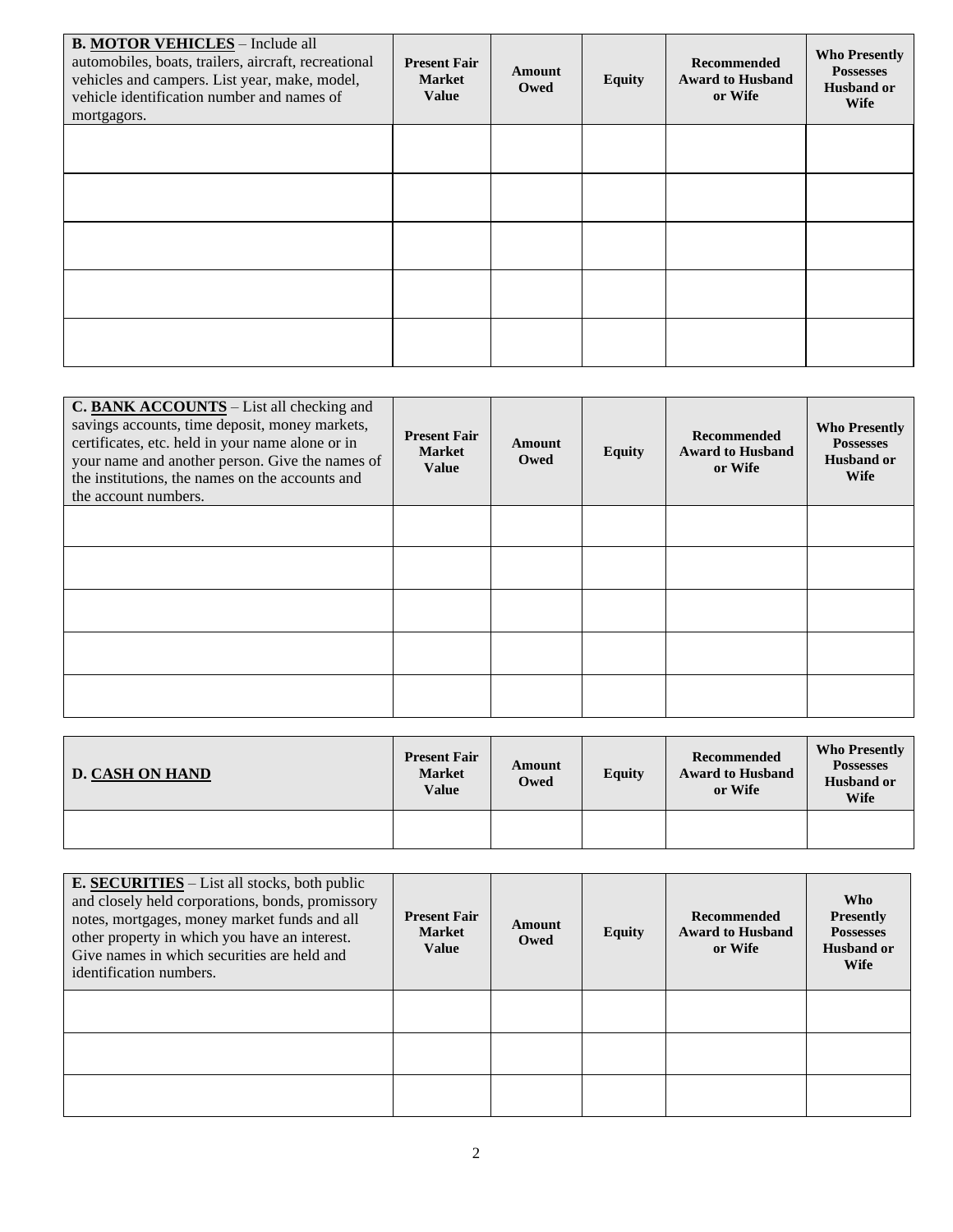| <b>F. LIFE INSURANCE</b> – List the type of policy,<br>name of issuing company, policy number, owner<br>of policy, insured, beneficiaries, face value and<br>cash value (include policies furnished by your<br>employer). | <b>Present Fair</b><br><b>Market</b><br><b>Value</b> | Amount<br>Owed | <b>Equity</b> | <b>Recommended</b><br><b>Award to Husband</b><br>or Wife | <b>Who</b><br><b>Presently</b><br><b>Possesses</b><br>Husband or<br><b>Wife</b> |
|---------------------------------------------------------------------------------------------------------------------------------------------------------------------------------------------------------------------------|------------------------------------------------------|----------------|---------------|----------------------------------------------------------|---------------------------------------------------------------------------------|
|                                                                                                                                                                                                                           |                                                      |                |               |                                                          |                                                                                 |
|                                                                                                                                                                                                                           |                                                      |                |               |                                                          |                                                                                 |
|                                                                                                                                                                                                                           |                                                      |                |               |                                                          |                                                                                 |

| G. HOUSEHOLD GOODS & PERSONAL<br><b>GOODS</b> - Below or on a separate sheet, list all<br>household goods, and personal goods, including<br>all appliances, furniture, silver, antiques, art<br>collectibles, televisions, stereos, clothing,<br>jewelry, furs, cameras, coin and stamp<br>collections, tools, firearms, sporting equipment,<br>lawn and garden equipment, etc. | <b>Present Fair</b><br><b>Market</b><br><b>Value</b> | Amount<br>Owed | <b>Equity</b> | <b>Recommended</b><br><b>Award to Husband</b><br>or Wife | Who<br>Presently<br><b>Possesses</b><br><b>Husband or</b><br><b>Wife</b> |
|---------------------------------------------------------------------------------------------------------------------------------------------------------------------------------------------------------------------------------------------------------------------------------------------------------------------------------------------------------------------------------|------------------------------------------------------|----------------|---------------|----------------------------------------------------------|--------------------------------------------------------------------------|
|                                                                                                                                                                                                                                                                                                                                                                                 |                                                      |                |               |                                                          |                                                                          |
|                                                                                                                                                                                                                                                                                                                                                                                 |                                                      |                |               |                                                          |                                                                          |
|                                                                                                                                                                                                                                                                                                                                                                                 |                                                      |                |               |                                                          |                                                                          |
|                                                                                                                                                                                                                                                                                                                                                                                 |                                                      |                |               |                                                          |                                                                          |
|                                                                                                                                                                                                                                                                                                                                                                                 |                                                      |                |               |                                                          |                                                                          |
|                                                                                                                                                                                                                                                                                                                                                                                 |                                                      |                |               |                                                          |                                                                          |
|                                                                                                                                                                                                                                                                                                                                                                                 |                                                      |                |               |                                                          |                                                                          |
|                                                                                                                                                                                                                                                                                                                                                                                 |                                                      |                |               |                                                          |                                                                          |
|                                                                                                                                                                                                                                                                                                                                                                                 |                                                      |                |               |                                                          |                                                                          |
|                                                                                                                                                                                                                                                                                                                                                                                 |                                                      |                |               |                                                          |                                                                          |
|                                                                                                                                                                                                                                                                                                                                                                                 |                                                      |                |               |                                                          |                                                                          |
|                                                                                                                                                                                                                                                                                                                                                                                 |                                                      |                |               |                                                          |                                                                          |
|                                                                                                                                                                                                                                                                                                                                                                                 |                                                      |                |               |                                                          |                                                                          |
|                                                                                                                                                                                                                                                                                                                                                                                 |                                                      |                |               |                                                          |                                                                          |
|                                                                                                                                                                                                                                                                                                                                                                                 |                                                      |                |               |                                                          |                                                                          |
|                                                                                                                                                                                                                                                                                                                                                                                 |                                                      |                |               |                                                          |                                                                          |
|                                                                                                                                                                                                                                                                                                                                                                                 |                                                      |                |               |                                                          |                                                                          |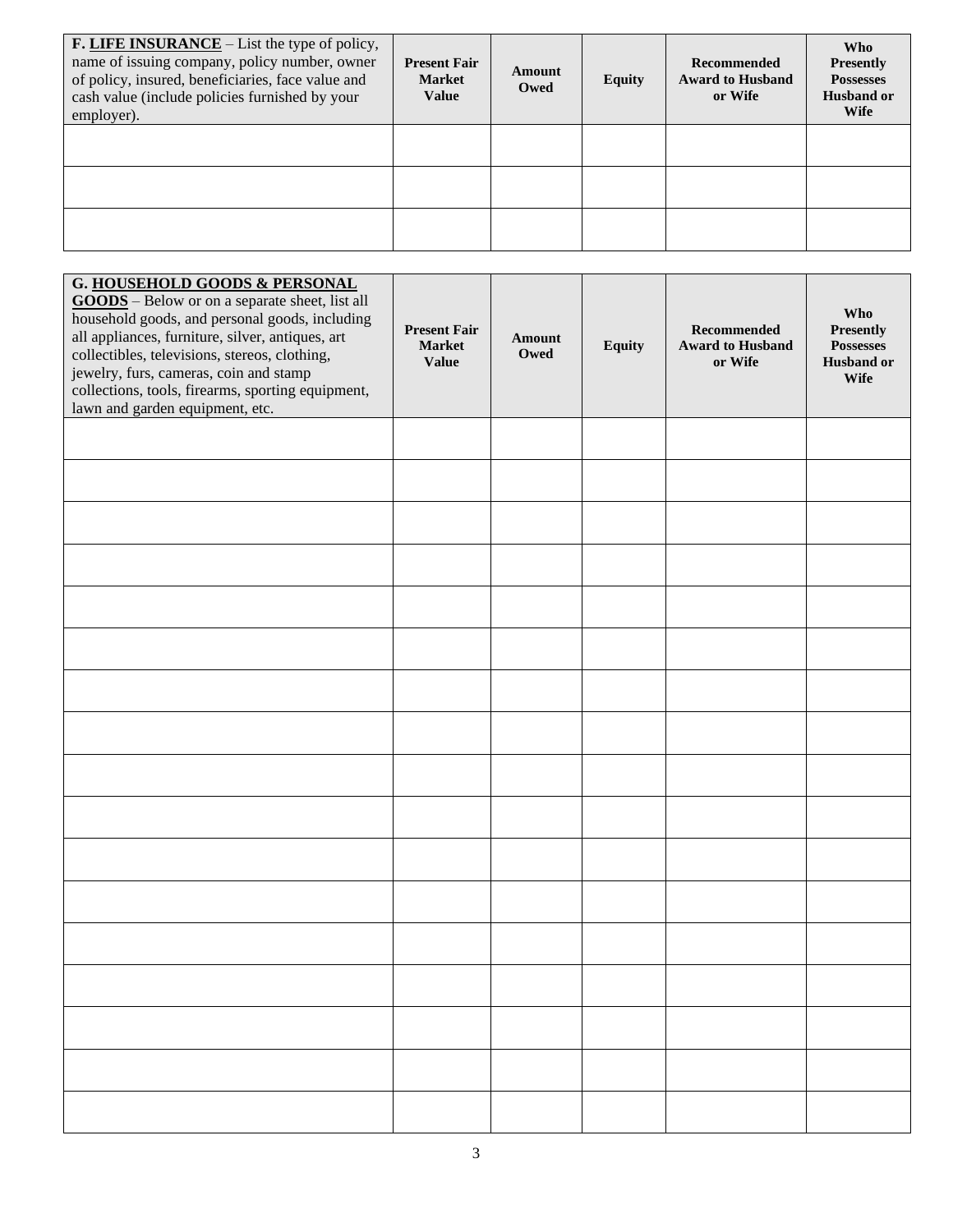| <b>HOUSEHOLD GOODS &amp; PERSONAL</b><br><b>GOODS</b> - continued | <b>Present Fair</b><br><b>Market</b><br><b>Value</b> | Amount<br>Owed | <b>Equity</b> | Recommended<br><b>Award to Husband</b><br>or Wife | Who<br><b>Presently</b><br><b>Possesses</b><br><b>Husband or</b><br>Wife |
|-------------------------------------------------------------------|------------------------------------------------------|----------------|---------------|---------------------------------------------------|--------------------------------------------------------------------------|
|                                                                   |                                                      |                |               |                                                   |                                                                          |
|                                                                   |                                                      |                |               |                                                   |                                                                          |
|                                                                   |                                                      |                |               |                                                   |                                                                          |
|                                                                   |                                                      |                |               |                                                   |                                                                          |
|                                                                   |                                                      |                |               |                                                   |                                                                          |
|                                                                   |                                                      |                |               |                                                   |                                                                          |
|                                                                   |                                                      |                |               |                                                   |                                                                          |
|                                                                   |                                                      |                |               |                                                   |                                                                          |
|                                                                   |                                                      |                |               |                                                   |                                                                          |

| H. RETIREMENT, PENSION AND/OR<br><b>PROFIT SHARING</b> – List the name of the<br>company, the person holding the interest, the<br>percentage vested, and the present total value. | <b>Present Fair</b><br><b>Market</b><br><b>Value</b> | Amount<br>Owed | <b>Equity</b> | Recommended<br><b>Award to Husband</b><br>or Wife | <b>Who</b><br><b>Presently</b><br><b>Possesses</b><br><b>Husband or</b><br><b>Wife</b> |
|-----------------------------------------------------------------------------------------------------------------------------------------------------------------------------------|------------------------------------------------------|----------------|---------------|---------------------------------------------------|----------------------------------------------------------------------------------------|
|                                                                                                                                                                                   |                                                      |                |               |                                                   |                                                                                        |
|                                                                                                                                                                                   |                                                      |                |               |                                                   |                                                                                        |
|                                                                                                                                                                                   |                                                      |                |               |                                                   |                                                                                        |

| <b>I. INTEREST IN TRUST</b> – List any interest in a<br>trust. Give name of the trust, name of the trustee,<br>settlor, beneficiaries, nature of the interest you<br>have in the trust and attach to this statement a<br>copy of the trust instrument. | <b>Present Fair</b><br><b>Market</b><br><b>Value</b> | Amount<br>Owed | <b>Equity</b> | Recommended<br><b>Award to Husband</b><br>or Wife | <b>Who</b><br><b>Presently</b><br><b>Possesses</b><br><b>Husband or</b><br>Wife |
|--------------------------------------------------------------------------------------------------------------------------------------------------------------------------------------------------------------------------------------------------------|------------------------------------------------------|----------------|---------------|---------------------------------------------------|---------------------------------------------------------------------------------|
|                                                                                                                                                                                                                                                        |                                                      |                |               |                                                   |                                                                                 |
|                                                                                                                                                                                                                                                        |                                                      |                |               |                                                   |                                                                                 |

| <b>J. INTEREST IN CONTRACTS MADE AND</b><br><b>NOT PERFORMED</b> $-$ List the parties to the<br>contract, your interest in the contract and the<br>expected date of performance, if any. | <b>Present Fair</b><br><b>Market</b><br><b>Value</b> | Amount<br>Owed | <b>Equity</b> | <b>Recommended</b><br><b>Award to Husband</b><br>or Wife | <b>Who</b><br><b>Presently</b><br><b>Possesses</b><br><b>Husband or</b><br><b>Wife</b> |  |  |
|------------------------------------------------------------------------------------------------------------------------------------------------------------------------------------------|------------------------------------------------------|----------------|---------------|----------------------------------------------------------|----------------------------------------------------------------------------------------|--|--|
|                                                                                                                                                                                          |                                                      |                |               |                                                          |                                                                                        |  |  |
|                                                                                                                                                                                          |                                                      |                |               |                                                          |                                                                                        |  |  |
|                                                                                                                                                                                          |                                                      |                |               |                                                          |                                                                                        |  |  |
| 4                                                                                                                                                                                        |                                                      |                |               |                                                          |                                                                                        |  |  |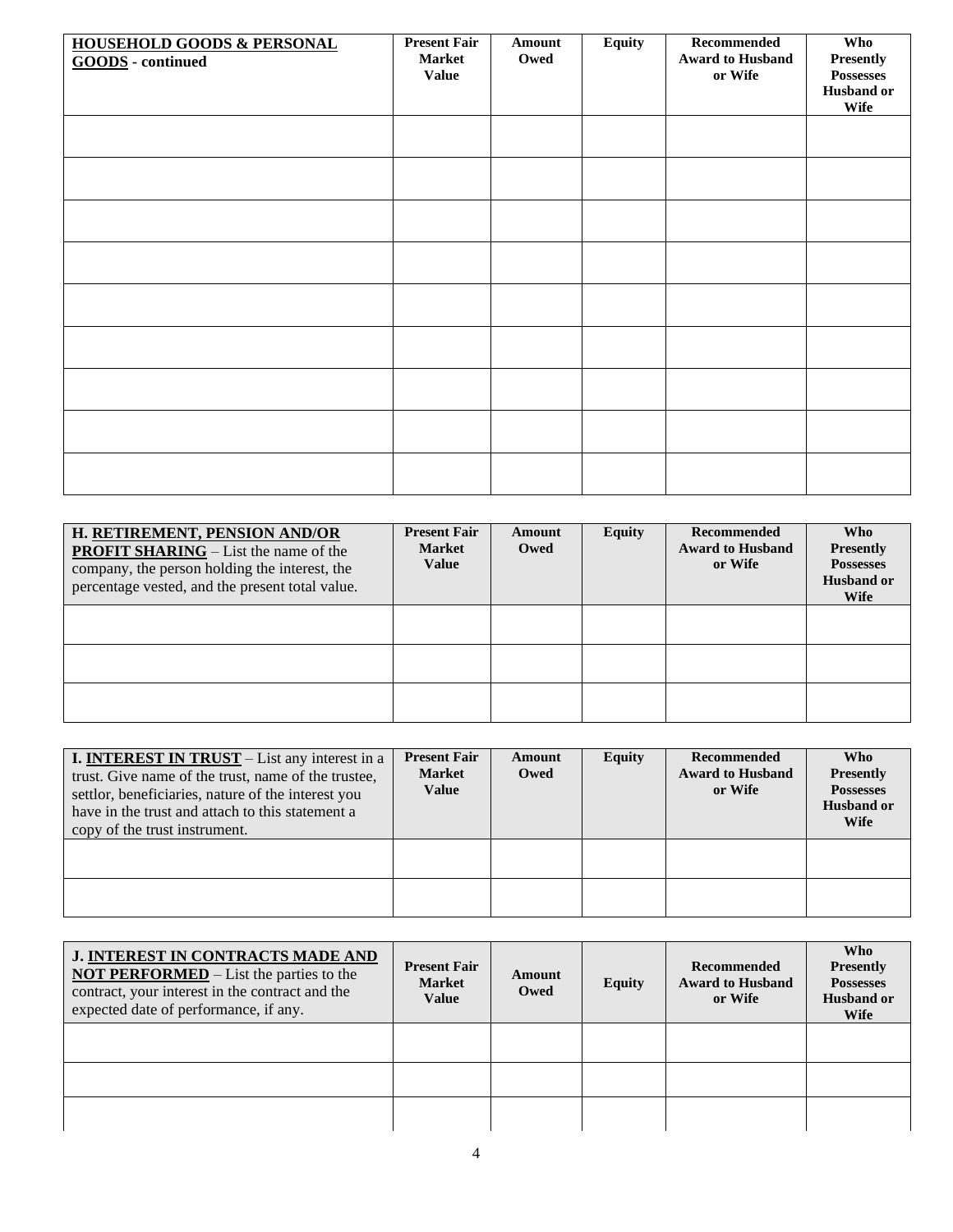| K. INTEREST IN PENDING LITIGATION<br>OR SUIT NOT YET FILED. | <b>Present Fair</b><br><b>Market</b><br>Value | Amount<br>Owed | <b>Equity</b> | Recommended<br><b>Award to Husband</b><br>or Wife | Who<br>Presently<br><b>Possesses</b><br><b>Husband or</b><br><b>Wife</b> |
|-------------------------------------------------------------|-----------------------------------------------|----------------|---------------|---------------------------------------------------|--------------------------------------------------------------------------|
|                                                             |                                               |                |               |                                                   |                                                                          |
|                                                             |                                               |                |               |                                                   |                                                                          |

| L. INTEREST IN FARM EQUIPMENT,<br><b>CROPS, ANIMALS</b> $-$ List the nature of the<br>property and location. | <b>Present Fair</b><br><b>Market</b><br><b>Value</b> | Amount<br>Owed | <b>Equity</b> | Recommended<br><b>Award to Husband</b><br>or Wife | <b>Who</b><br><b>Presently</b><br><b>Possesses</b><br><b>Husband or</b><br><b>Wife</b> |
|--------------------------------------------------------------------------------------------------------------|------------------------------------------------------|----------------|---------------|---------------------------------------------------|----------------------------------------------------------------------------------------|
|                                                                                                              |                                                      |                |               |                                                   |                                                                                        |
|                                                                                                              |                                                      |                |               |                                                   |                                                                                        |

| M. DEBTS OWED TO YOU BY OTHERS -<br>List the name of the debtor, any security, date of<br>loan and due date, if any. | <b>Present Fair</b><br><b>Market</b><br><b>Value</b> | Amount<br>Owed | Equity | Recommended<br><b>Award to Husband</b><br>or Wife | <b>Who</b><br><b>Presently</b><br><b>Possesses</b><br><b>Husband or</b><br><b>Wife</b> |
|----------------------------------------------------------------------------------------------------------------------|------------------------------------------------------|----------------|--------|---------------------------------------------------|----------------------------------------------------------------------------------------|
|                                                                                                                      |                                                      |                |        |                                                   |                                                                                        |
|                                                                                                                      |                                                      |                |        |                                                   |                                                                                        |
|                                                                                                                      |                                                      |                |        |                                                   |                                                                                        |

| N. INTERESTS IN SOLE<br>PROPRIETORSHIPS, PARTNERSHIPS, OR<br><b>JOINT VENTURES</b> – List the percent interest<br>you hold. | <b>Present Fair</b><br><b>Market</b><br>Value | Amount<br>Owed | <b>Equity</b> | Recommended<br><b>Award to Husband</b><br>or Wife | Who<br><b>Presently</b><br><b>Possesses</b><br><b>Husband or</b><br><b>Wife</b> |
|-----------------------------------------------------------------------------------------------------------------------------|-----------------------------------------------|----------------|---------------|---------------------------------------------------|---------------------------------------------------------------------------------|
|                                                                                                                             |                                               |                |               |                                                   |                                                                                 |
|                                                                                                                             |                                               |                |               |                                                   |                                                                                 |

| <b>O. OTHER ASSETS</b> – List all assets not already<br>listed herein. (Note who has possession of these<br>items.) | <b>Present Fair</b><br><b>Market</b><br><b>Value</b> | Amount<br>Owed | <b>Equity</b> | Recommended<br><b>Award to Husband</b><br>or Wife | <b>Who</b><br><b>Presently</b><br><b>Possesses</b><br><b>Husband or</b><br><b>Wife</b> |
|---------------------------------------------------------------------------------------------------------------------|------------------------------------------------------|----------------|---------------|---------------------------------------------------|----------------------------------------------------------------------------------------|
|                                                                                                                     |                                                      |                |               |                                                   |                                                                                        |
|                                                                                                                     |                                                      |                |               |                                                   |                                                                                        |
|                                                                                                                     |                                                      |                |               |                                                   |                                                                                        |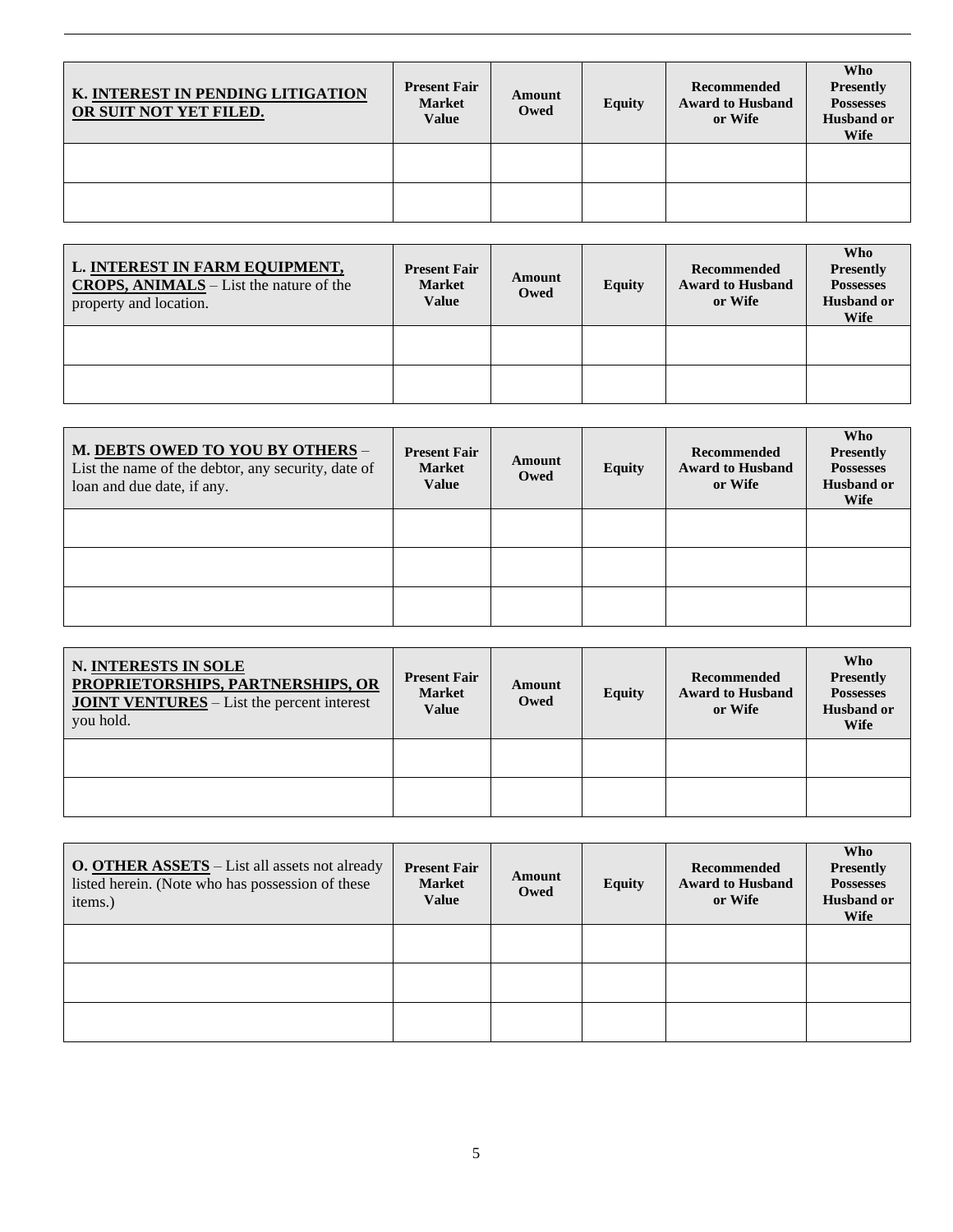#### **II. NON-MARITAL PROPERTY:**

Property owned since before the marriage, and property acquired after the marriage:

- 1. By gift, bequest, devise, or descent;
- 2. In exchange for property acquired prior to the marriage or in exchange for property acquired by gift, bequest, devise, or descent;
- 3. By a spouse after a decree of legal separation; and
- 4. By valid written agreement of the parties.

**For each item of non-marital property, indicate how acquired and approximate date of acquisition.**

| Item | <b>Present Value</b> | Amount<br>Owed | Equity | <b>Alleged Owner Husband</b><br>or Wife |
|------|----------------------|----------------|--------|-----------------------------------------|
|      |                      |                |        |                                         |
|      |                      |                |        |                                         |
|      |                      |                |        |                                         |
|      |                      |                |        |                                         |
|      |                      |                |        |                                         |
|      |                      |                |        |                                         |
|      |                      |                |        |                                         |
|      |                      |                |        |                                         |
|      |                      |                |        |                                         |
|      |                      |                |        |                                         |
|      |                      |                |        |                                         |
|      |                      |                |        |                                         |
|      |                      |                |        |                                         |
|      |                      |                |        |                                         |

### **III. DEBTS:**

List all loans from any bank, credit union, savings and loan association or other lending institution. Indicate who signed the loan, the date of the loan, actual disposition of the proceeds and state the name and address of the lender. Also list all credit card balances and store charges. State whose name is on the credit card. Also list all other indebtedness and give the name and address of the creditor.

| <b>Creditor</b> | <b>Current</b><br><b>Balance</b> | <b>Secured</b><br>Yes/No | Required<br><b>Monthly</b><br>Payment | <b>Indicate Debt</b><br><b>Incurred by</b><br>Husband, Wife, or<br>Joint |
|-----------------|----------------------------------|--------------------------|---------------------------------------|--------------------------------------------------------------------------|
|                 |                                  |                          |                                       |                                                                          |
|                 |                                  |                          |                                       |                                                                          |
|                 |                                  |                          |                                       |                                                                          |
|                 |                                  |                          |                                       |                                                                          |
|                 |                                  |                          |                                       |                                                                          |
|                 |                                  |                          |                                       |                                                                          |
|                 |                                  |                          |                                       |                                                                          |
|                 |                                  |                          |                                       |                                                                          |
|                 |                                  |                          |                                       |                                                                          |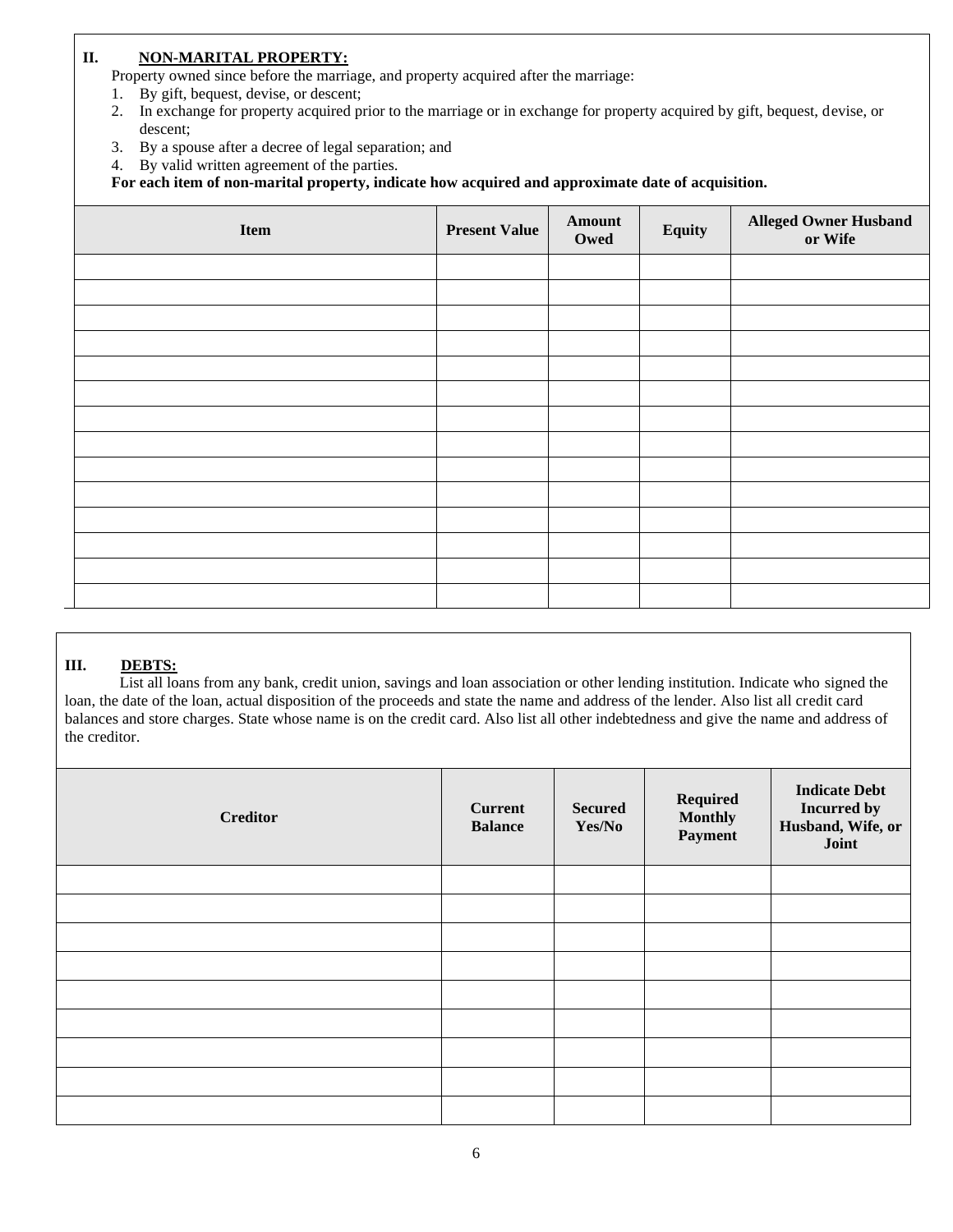|           | <b>Summary</b>                                                                       |              |             |               |  |  |  |  |
|-----------|--------------------------------------------------------------------------------------|--------------|-------------|---------------|--|--|--|--|
|           |                                                                                      | <b>VALUE</b> | <b>DEBT</b> | <b>EQUITY</b> |  |  |  |  |
| I.        | <b>Marital Property:</b>                                                             |              |             |               |  |  |  |  |
| A.        | <b>Real Estate</b>                                                                   |              |             |               |  |  |  |  |
| <b>B.</b> | <b>Motor Vehicles</b>                                                                |              |             |               |  |  |  |  |
|           | C. Bank Accounts                                                                     |              |             |               |  |  |  |  |
| D.        | <b>Cash on Hand</b>                                                                  |              |             |               |  |  |  |  |
| Е.        | <b>Securities</b>                                                                    |              |             |               |  |  |  |  |
| F.        | <b>Life Insurance</b>                                                                |              |             |               |  |  |  |  |
|           | G. Household Goods &<br><b>Personal Goods</b>                                        |              |             |               |  |  |  |  |
|           | H. Retirement, Pension<br>and/or Profit Sharing                                      |              |             |               |  |  |  |  |
| I.        | <b>Interest in Trust</b>                                                             |              |             |               |  |  |  |  |
| J.        | <b>Interest in Contracts</b><br>Made & Not Performed                                 |              |             |               |  |  |  |  |
|           | K. Interest in Pending<br><b>Litigation or Suit not yet</b><br><b>Filed</b>          |              |             |               |  |  |  |  |
|           | L. Interest in Farm<br>Equipment, Crops,<br><b>Animals</b>                           |              |             |               |  |  |  |  |
|           | M. Debts Owed to You by<br><b>Others</b>                                             |              |             |               |  |  |  |  |
|           | N. Interest in Sole<br>Proprietorships,<br>Partnerships, or Joint<br><b>Ventures</b> |              |             |               |  |  |  |  |
|           | O. Other Assets                                                                      |              |             |               |  |  |  |  |
| П.        | <b>Non-Marital Property</b>                                                          |              |             |               |  |  |  |  |
| III.      | <b>Debts</b>                                                                         |              |             |               |  |  |  |  |
|           | <b>TOTALS</b>                                                                        |              |             |               |  |  |  |  |